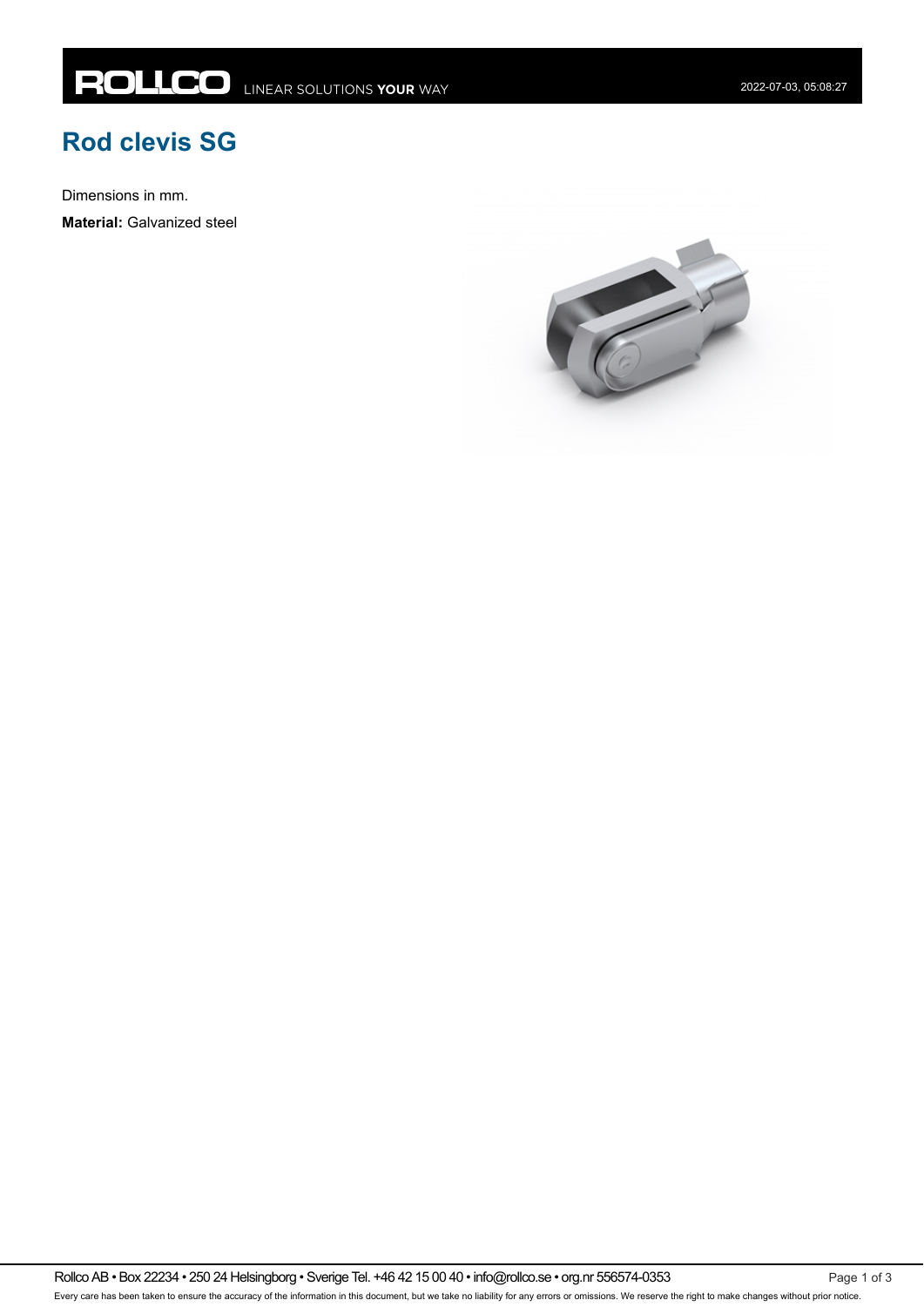## **Variant Data**

| <b>Designation</b> | <b>Compatible with</b> | <b>Description</b> | <b>Material</b>  | Fmax (N) | Mass (kg) |
|--------------------|------------------------|--------------------|------------------|----------|-----------|
| SG 25 - 9196       | <b>MCE 25</b>          | SG 25              | Galvanized steel | F MCE    | 0,02      |
| SG 32 - 9197       | <b>MCE 32</b>          | SG 32              | Galvanized steel | F MCE    | 0.05      |
| SG 45 - 9186       | <b>MCE 45</b>          | SG 45              | Galvanized steel | F MCE    | 0,09      |

Rollco AB • Box 22234 • 250 24 Helsingborg • Sverige Tel. +46 42 15 00 40 • info@rollco.se • org.nr 556574-0353 Page 2 of 3 Every care has been taken to ensure the accuracy of the information in this document, but we take no liability for any errors or omissions. We reserve the right to make changes without prior notice.